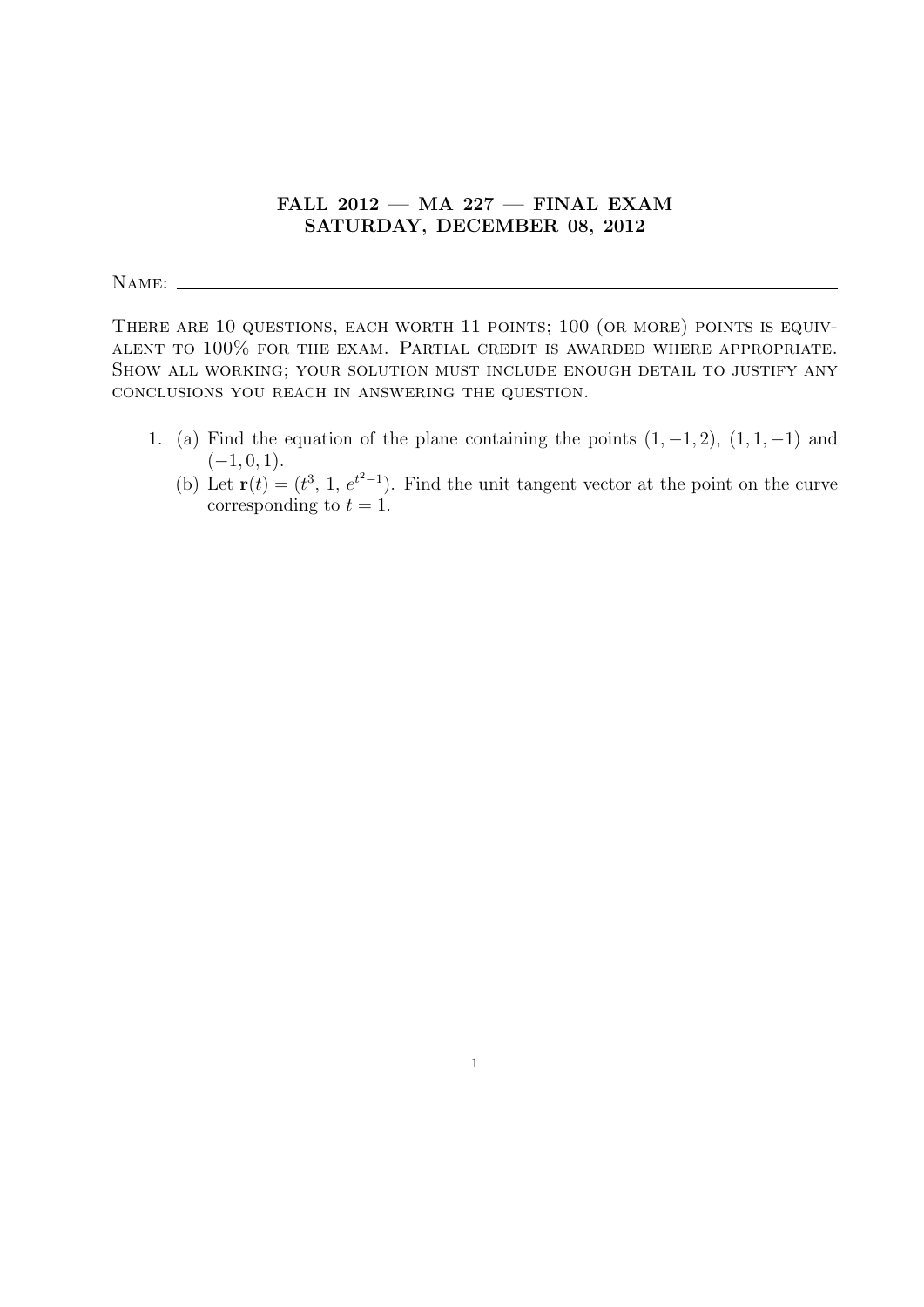- 2. (a) Find the directional derivative of the function  $f(x, y, z) = xz yz^2$  in the direction of the vector  $\vec{v} = \vec{i} + \vec{j} - 2\vec{k} = \langle 1, 1, -2 \rangle$  at the point  $(-1, 0, 1)$ .
	- (b) Find the maximum rate of change of  $f(x, y) = xy^3 4\sqrt{2}$  $\overline{x}$  at the point  $(1, -1)$ . In which direction does it occur?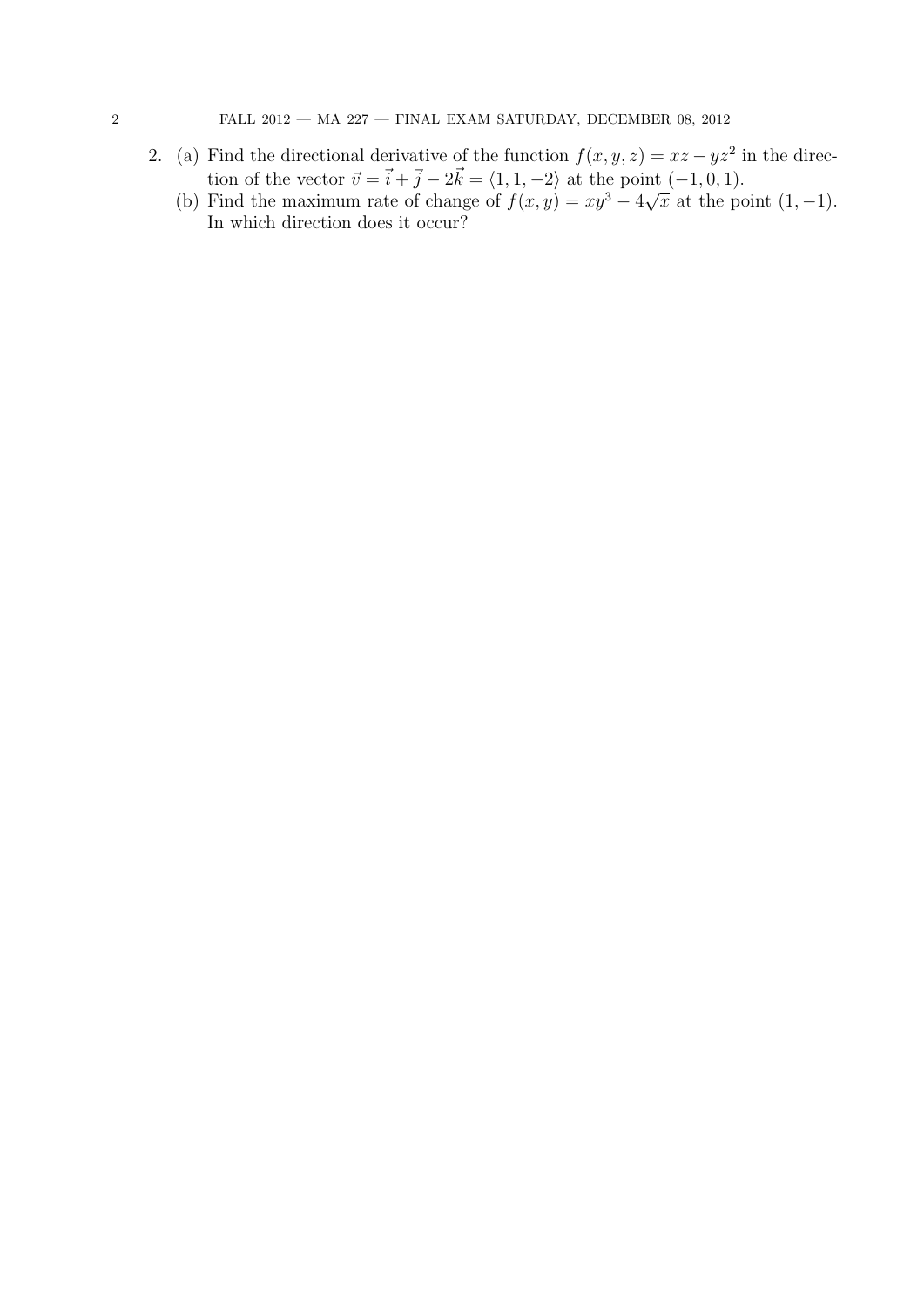$\begin{array}{lcl} \text{FALL 2012} \; - \; \text{MA 227} \; - \; \text{FINAL EXAM} & \text{SATUREAY, DECEMBER 08, 2012} \\ \end{array} \qquad \qquad \text{3} \\ \begin{array}{l} \text{3} \\ \text{4} \\ \text{5} \\ \text{6} \\ \text{7} \\ \text{8} \\ \text{9} \\ \text{10} \\ \text{11} \\ \text{12} \\ \text{13} \\ \text{14} \\ \text{16} \\ \text{17} \\ \text{18} \\ \text{19} \\ \text{19} \\ \text{10} \\ \text{11} \\$ 

3. (a) Let  $z = y^2 - x^3y$ . Find the equation of the tangent plane at the point  $(1, -2)$ . (b) Find equation of the tangent plane to the surface  $x^2 + 2y - xz^2 = 4$  at the point  $(1, 2, 1).$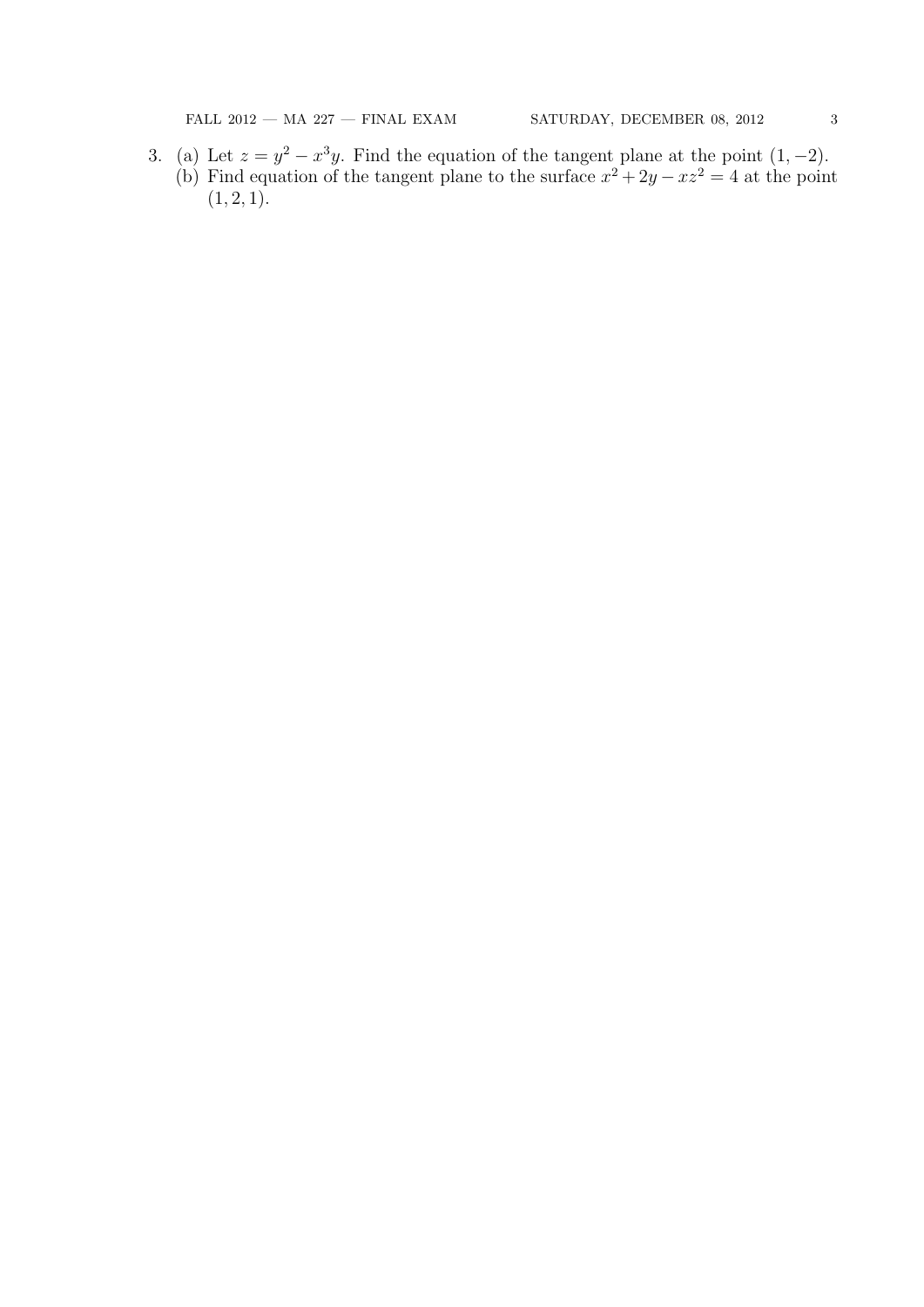4. Find the local maximum, minimum and saddle points (if any) of the function  $f(x,y) = x^2 - 4xy + y^2 - 2y + 2.$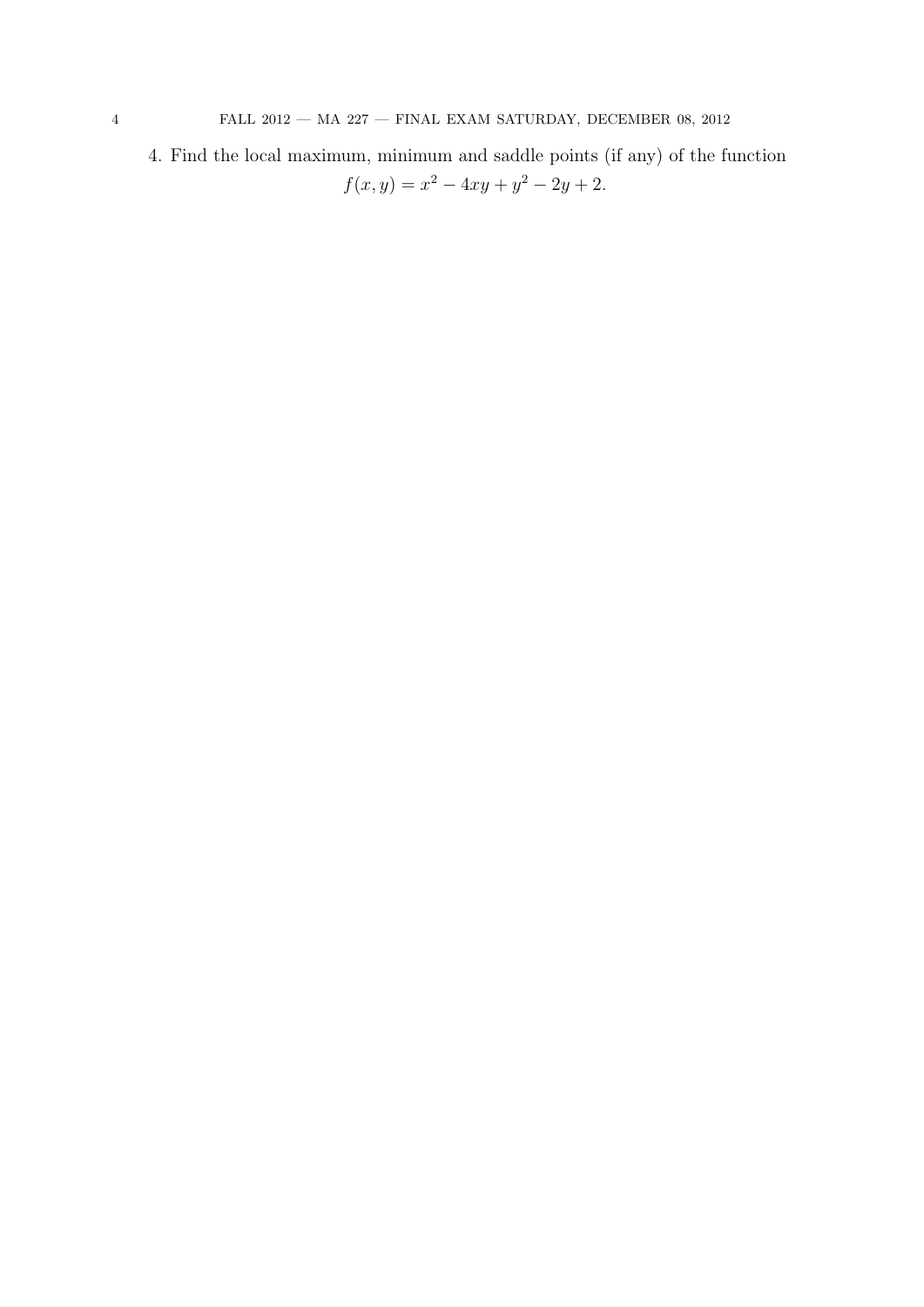$\begin{array}{lcl} \text{FALL 2012} \; - \; \text{MA 227} \; - \; \text{FINAL EXAM} & \text{SATUREAY, DECEMBER 08, 2012} \\ \end{array} \qquad \qquad \text{5} \\ \begin{array}{l} \text{5} \\ \text{6} \\ \text{7} \\ \text{8} \\ \text{9} \\ \text{10} \\ \text{11} \\ \text{12} \\ \text{13} \\ \text{14} \\ \text{16} \\ \text{17} \\ \text{18} \\ \text{19} \\ \text{19} \\ \text{10} \\ \text{11} \\ \text{12} \\ \text{13$ 

5. (a) Find the linear approximation for the function

$$
f(x, y) = ye^{x-2} - x^2y^3
$$

near the point  $(2, 1)$ .

(b) Let  $f(x,y) = x^2y - e^y$  and  $x = s - t$ ,  $y = s^2t$ . Find the partial derivatives  $\partial f/\partial s$  and  $\partial f/\partial t$ . You don't need to simplify your answer!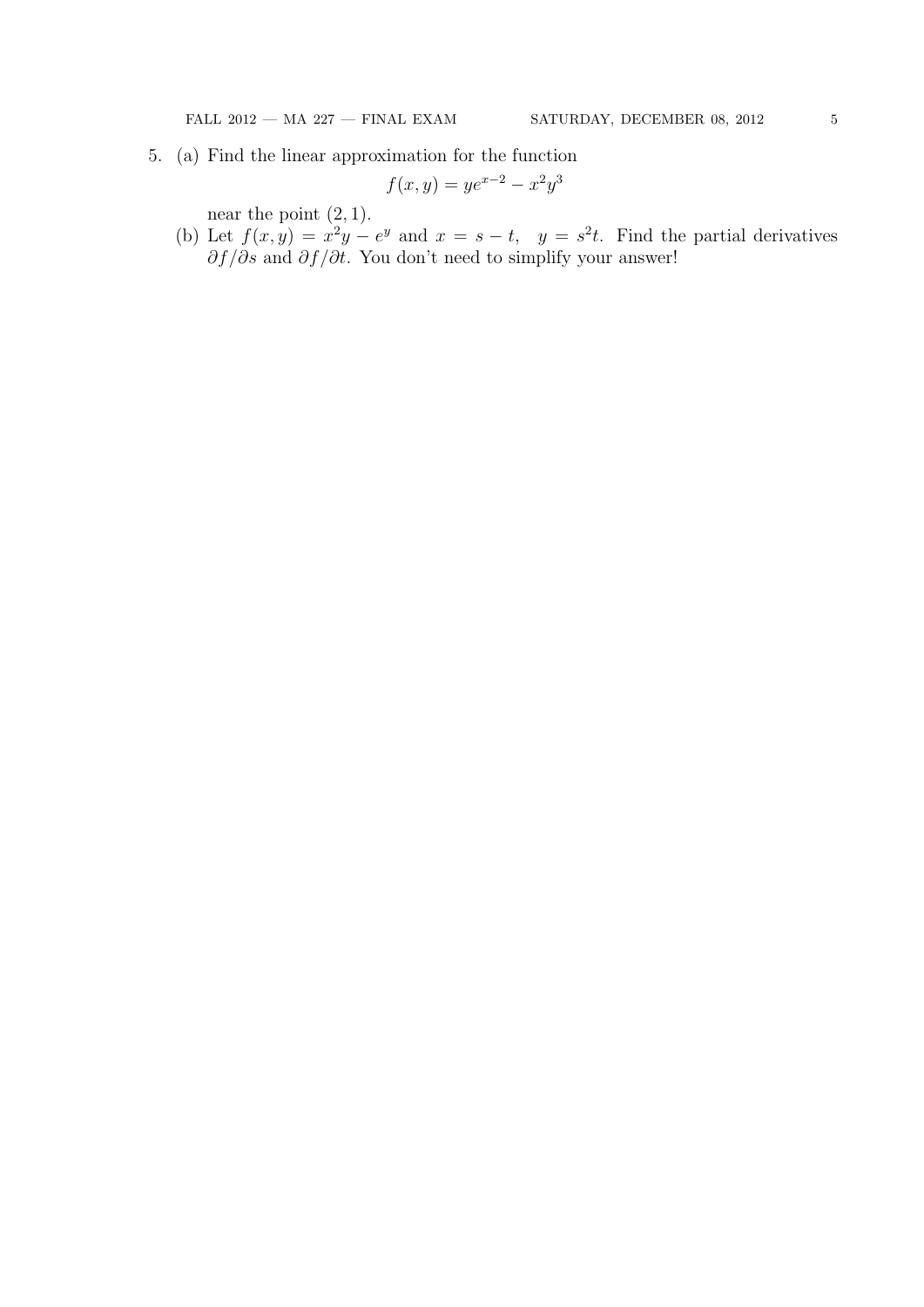6. Find the absolute maximum and absolute minimum points of the function

$$
f(x,y) = x^2 - y^2 + y
$$

on the region  $0 \le x \le 1$ ,  $-1 \le y \le 1$ . Be sure to provide the coordinates of the points and the values of absolute maximum and minimum.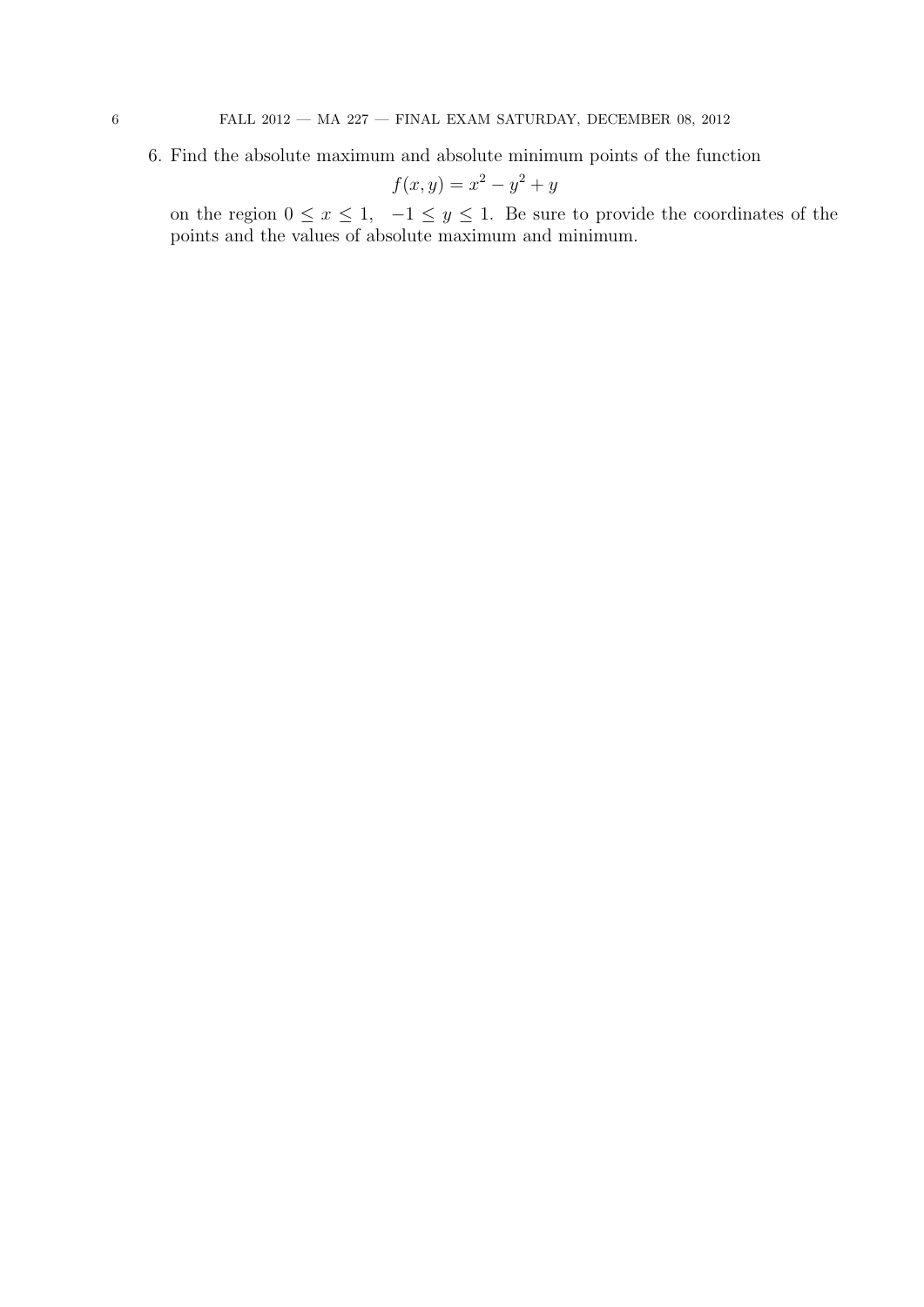7. Evaluate the integral

$$
\iint_D (x-y)^3 \sin(x+2y) \, dA
$$

where D is the parallelogram enclosed by the lines  $x - y = 0$ ,  $x - y = 1$ ,  $x + 2y = 0$ , and  $x + 2y = \frac{\pi}{4}$  $\frac{\pi}{4}$ . Use the change of the variables  $u = x - y$ ,  $v = x + 2y$ .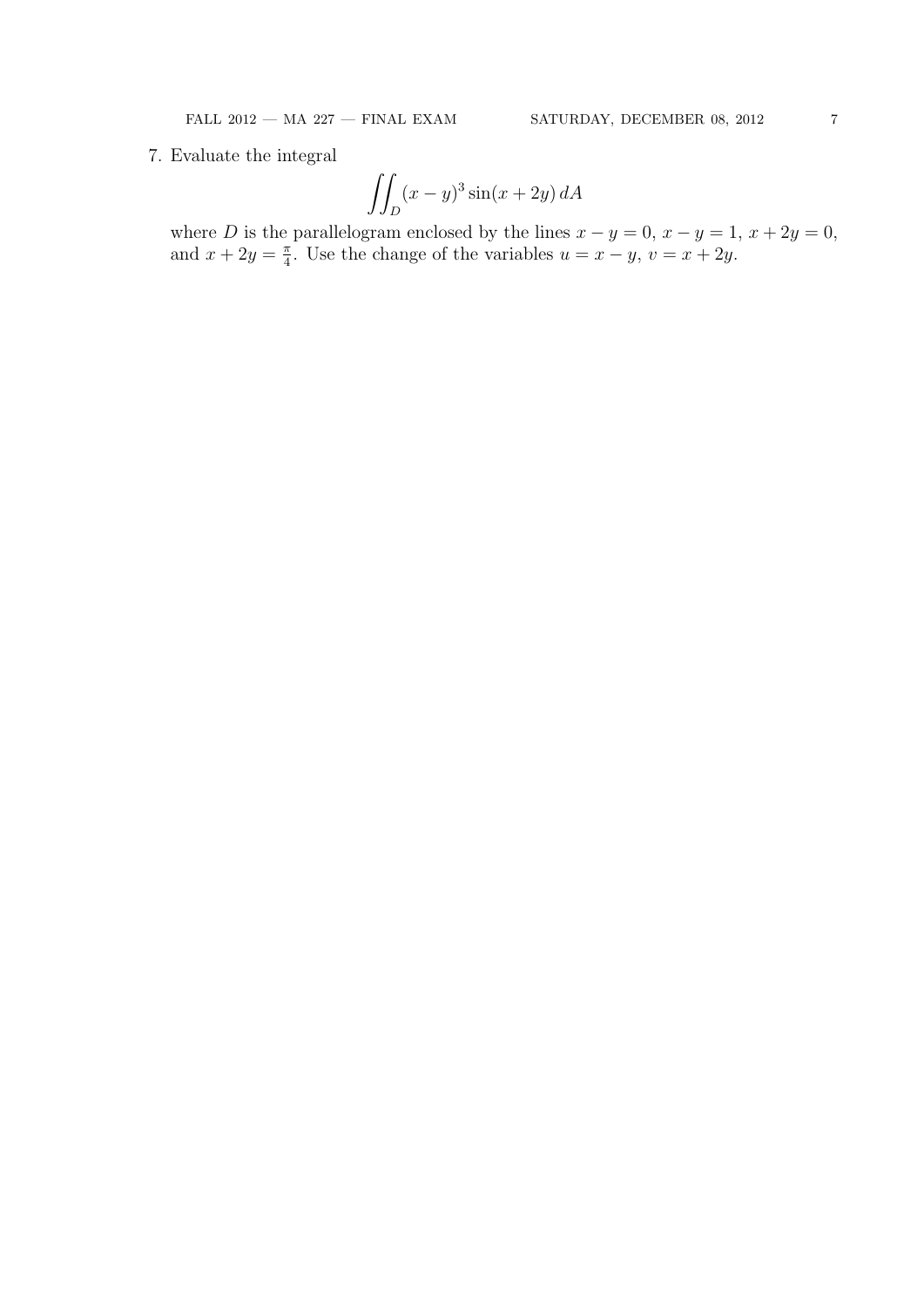8. (a) Switch the order of integration in the iterated integral

$$
\int\limits_{0}^{1} \left[ \int\limits_{x^{2}}^{x} f(x, y) \, dy \right] \, dx.
$$

(b) Using a double integral, find the area of the triangle with vertices  $(0, 0)$ ,  $(1, 1)$ ,  $(0, 2)$ .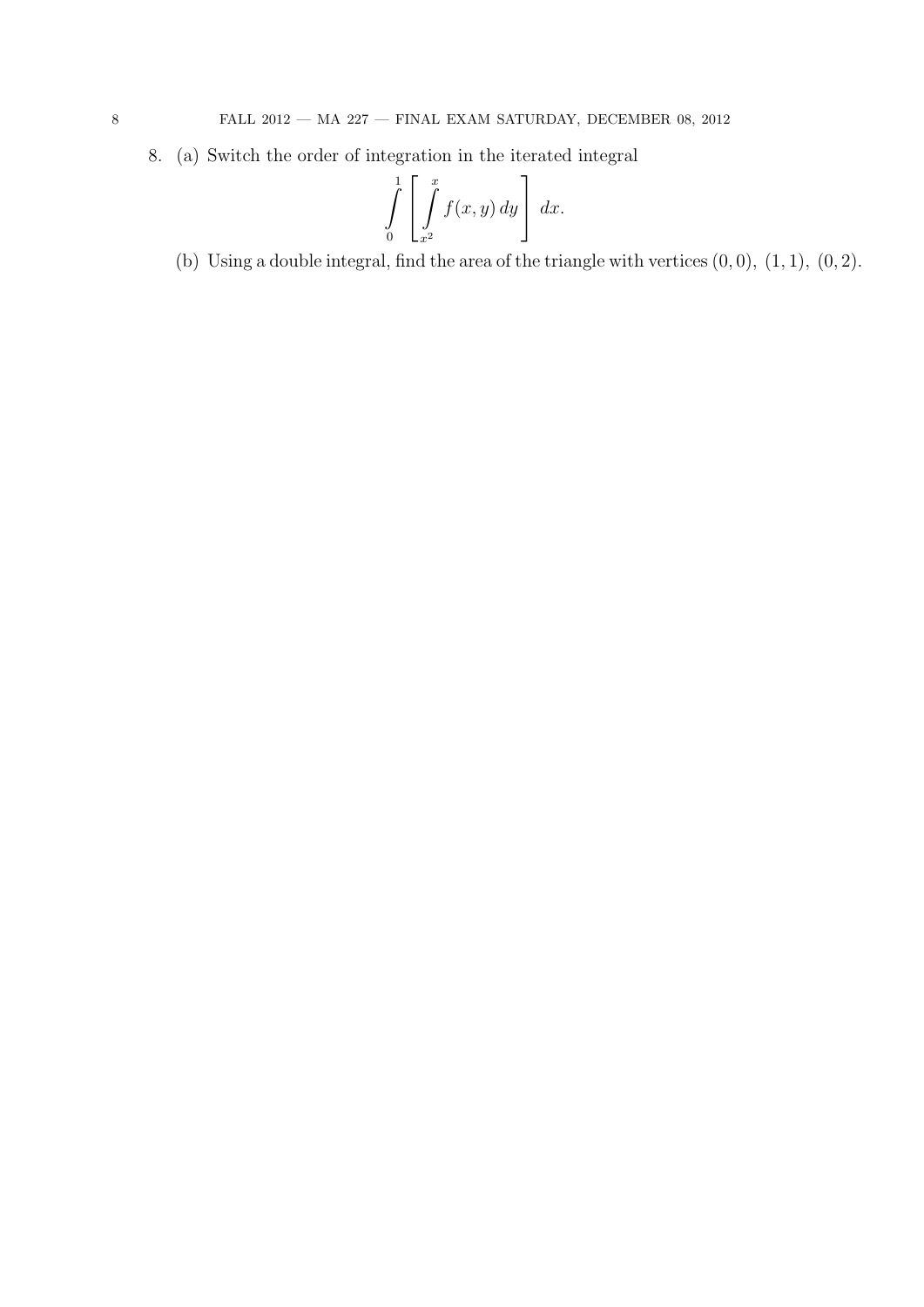- 9. (a) Change (1, − √  $3, -2$ √ 3) from rectangular into spherical coordinates.
	- (b) Using spherical coordinates evaluate

$$
\int \int \int_E (x^2 + y^2 + z^2)^2 dV,
$$

where E is the half-ball  $x^2 + y^2 + z^2 \leq 1$ ,  $x \leq 0$ .